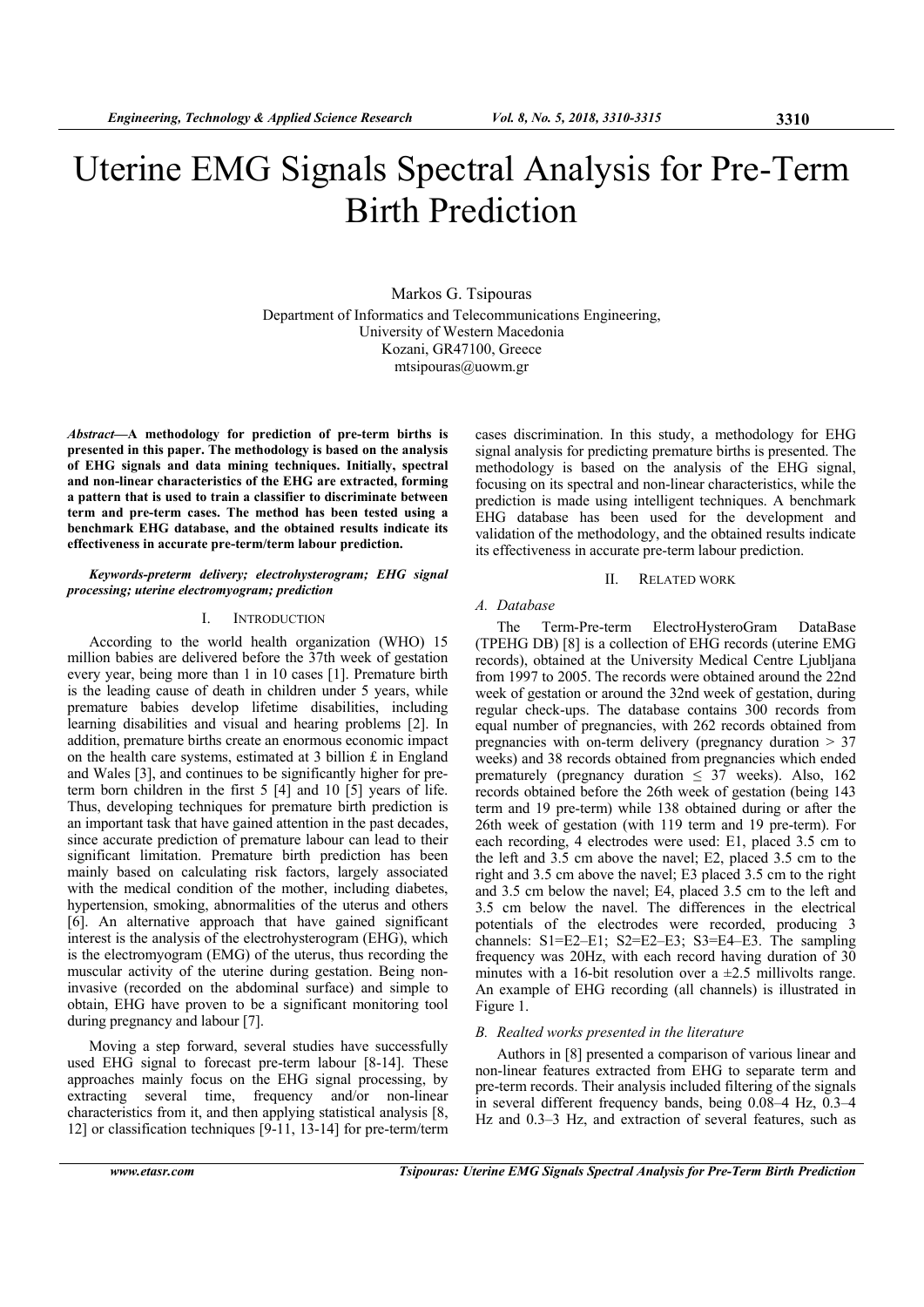root mean square, median frequency of the signal power spectrum, autocorrelation zero-crossing, maximal Lyapunov exponent, correlation dimension and sample entropy. Student's t-test was used to evaluate the features for their ability to separate term and pre-term groups.



Fig. 1. EHG recording: S1, S2 and S3 chanels.

Authors in [9] focused on the analysis of the channel 3 of the EHG signals, filtered in the 0.34–1Hz band. Root mean squares, peak and median frequency, and sample entropy features were extracted from the signals and several different classification algorithms were employed, being linear discriminant (LDA), quadratic discriminant (QDA), uncorrelated normal density, polynomial, logistic, k nearest neighbours (kNN), decision tree (DT), Parzen and support vector machines (SVM). The dataset was oversampled, using the Synthetic Minority Over-Sampling Technique (SMOTE) to generate 262 pre-term records, using the 38 already available records. Monte Carlo cross-validation (MCCV) (80% holdout, 100 iterations) and the N-fold cross validation (with N=5) techniques were applied. Authors in [10] employed neural networks (NNs) for the same problem. In this case the signals were filtered in the 0.34 to 1Hz band, and root mean square, median frequency, peak frequency and sample entropy features were extracted. The dataset was oversampled using the same technique as in [9] (SMOTE) to generate 262 pre-term signals from the 38 already available. Classification was performed using six different NN classifiers (backpropagation feedforward NN, Levenberg–Marquardt feed-forward NN, automatic NN, radial basis function NN, random NN, perceptron linear classifier). MCCV (80% holdout, 30 iterations) and 5-fold cross-validation techniques were employed to validate the obtained results. Following the same methodology of [9, 10], authors in [11] analysed channel S3 of the EHG signals, filtered in the 0.34–1Hz band, using the same features. Again, several classifiers are tested, including selforganized network Inspired by the immune algorithm (SONIA) and fuzzy SONIA. the pre-term class is oversampled using min and max to produce 262 pre-term records. Cross-validation was performed using 60% of the data for training, 25% for validation and 15% for testing (30 iterations).

Authors in [12] presented a methodology for classification of EHG records using median frequencies of power spectra and sample entropy. In their study, filtering of the signal using several different frequency sub-bands was tested  $(0.08-4 \text{ Hz})$ ; 0.3–4 Hz; 0.3–3 Hz; 0.34–1 Hz). The median frequency (frequency value for which the sums of the power above and below it, are equal) of the mean power spectrum, estimated by the adaptive autoregressive (AAR) method with recursive least squares (RLS) algorithm. Also, sample entropy of each signal was calculated. Furthermore, clinical information available for the EHG records (age, parity, abortions, weight, hypertension, diabetes, placental position, bleeding in the first and second trimester, funnelling, smoking) was employed. The tested classifiers included kNN, LDA, QDA, SVM and DT while SMOTE was employed to generate synthetic data so as to balance the two classes. Authors in [13] extracted several time and spectral features from the signal (integrated EMG, mean absolute value, simple square integral value, wavelet length, log detector, root mean square value, variance, difference absolute standard deviation value, maximum fractal length, average amplitude change, peak frequency, median frequency). Then, feature analysis was performed based on statistical significance, several linear discriminant analysis techniques and Gram-Schmidt analysis, resulting to the four most discriminating features, which were used as input to a classifier. Several artificial NN classifiers were tested, including back-propagation feed-forward NN, Levenberg– Marquardt feed-forward NN, perceptron linear classifier, radial basis function NN, random NN, voted perceptron and discriminative restricted Boltzmann machine. As in [9], the dataset was oversampled SMOTE, to generate 262 pre-term records (using the existing 38 records). Cross-validation was applied using the MCCV technique (80% holdout, 30 iterations) and the 5-fold technique.

Authors in [14] presented a methodology for prediction of pre-term delivery based on empirical mode decomposition (EMD) combined with wavelet packet decomposition (WPD) of the EHG signals. The signals were filtered with cutoff frequencies of 0.3–3 Hz, and EMD was performed up to 11 levels to obtain the intrinsic mode functions, which were further analysed with 6-level WPD. From the coefficients obtained after the analysis, eight features are extracted (fractal Dimension, fuzzy entropy, interquartile range, mean absolute deviation, mean energy, mean Teager-Kaiser Energy, sample entropy, standard deviation) and particle swarm optimization (PSO) method for feature selection was applied. Adaptive synthetic sampling approach (ADASYN) was applied to increase the number of pre-term signals from 38 to 244. Several different classifiers were tested, such as linear discriminant analysis, quadratic discriminant, analysis, decision tree, kNN, radial basis, and SVM, while 5-fold and 10-fold cross-validation techniques were employed.

## III. METHODOLOGY

In this study, the EHG signals are analysed with respect to their spectral characteristics. Initially a set of filters are used to filter all channels of each recording to specific frequency subbands, and then the fractional energy of each frequency subband is calculated. Also, non-linear characteristics are extracted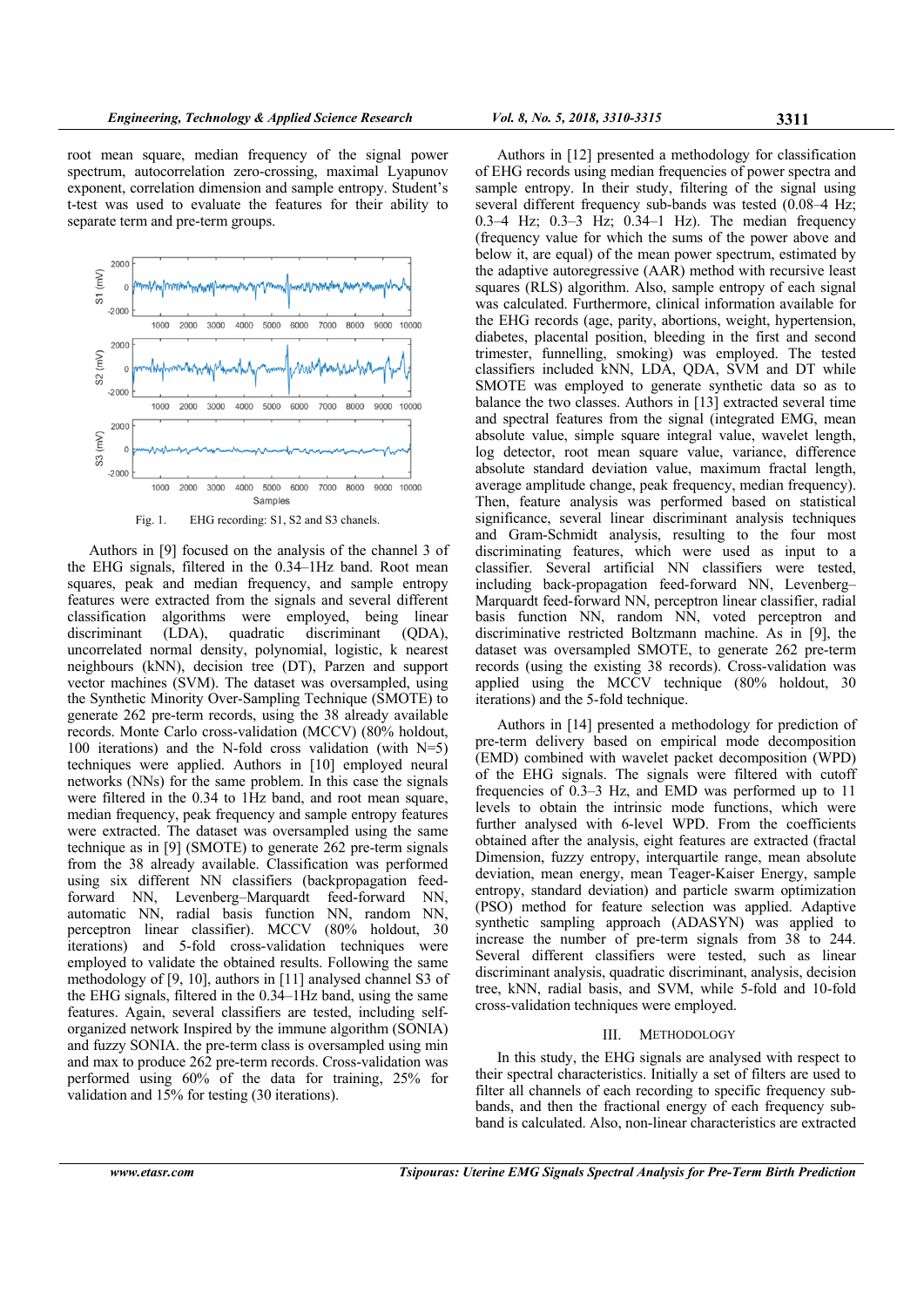from the signals. The extracted features are used to train a random forest classifier, to discriminate term and pre-term recordings according to their spectral behaviour. The flowchart of the proposed methodology is presented in Figure 2.



Fig. 2. Flowchart of the proposed methodology.

#### *A. EHG records*

The EHG records used in this study are obtained from the TPEHG DB. All available records (300) are included in the study, and from each record, all three channels (S1, S2 and S3) are analysed. The unfiltered signals are used.

## *B. Signal Processing*

Initially each channel is filtered with a high pass filter with cut-off frequency of 0.3 Hz and subsequently with a low pass filter with cut-off frequency of 4Hz. Then, to access the spectral characteristics of each EHG record, a set of filters are used to filter each channel to a specific frequency sub-band. Several researchers have reported that the uterine electrical activity occurs in the 0Hz - 5Hz frequency band [8], with the majority laying at the <1Hz spectrum [9]. Furthermore, main respiration rates are <0.33 Hz. Based on the above, the frequency sub-bands used for this study are:  $0.33\text{Hz} - 0.65\text{Hz}$ ,  $0.65$ Hz – 1Hz, 1Hz – 2Hz, 2Hz – 3Hz and 3Hz – 4Hz, selected so as: (i) to exclude respiration rates, (ii) to additionally examine the energy distribution over the 0.33Hz – 1Hz frequency band, and (iii) to include information from frequency bands  $> 1$  Hz. The 0.33 Hz  $- 1$  Hz band has been the sole focus of several studies [9-11, 13-14], however an attempt to look into this band with greater detail (i.e. by examining sub-bands) has never been attempted in the literature before.

#### *C. Features Extraction*

## *1) Fractional Energy*

After filtering all channels in the specific frequency subbands, the energy of each of the filtered signals for all channels, is calculated. Based on the energy values, the fractional energy of each frequency sub-bad is calculated:

$$
frac\_energy_{sb}^c = \frac{energy_{sb}^c}{\sum energy_{sb}^c}
$$
 (1)

where c is the channel (with  $c = \{S1, S2, S3\}$ ), sb is the frequency sub-band (with  $sb = \{ [0.3Hz - 0.65Hz],$ 

frequency sub-band and  $frac\_energy_{sb}^c$  is the fractional energy of the channel  $c$  after filtered in the  $sb$  sub-band. *2) Spectral Entropy* 

 $[0.65 Hz - 1 Hz], [1 Hz - 2 Hz], [2 Hz - 3 Hz], [3 Hz - 4 Hz]$ ), energy<sup>c</sup><sub>sb</sub> is the energy of the channel c after filtered in the sb

Spectral entropy (SpEn) is defined as the Shannon entropy of the power spectrum density. Thus, it is calculated for each channel of the EHG signal as follows:

$$
SpEnc = \frac{-\sum (frac\_energysbc log (frac\_energysbc)}{log M}
$$
 (2)

 $SpEn<sup>c</sup>$  is the spectral entropy of the channel c and M is the number of frequency sub-bands ( $M = 5$ ).

#### *3) Approximate Entropy*

Approximate Entropy (ApEn) can detect changes in the underlying signal behaviour, which are not directly related to peaks or amplitude variations [15].  $ApEn<sub>sb</sub><sup>c</sup>$  is calculated for each sub-band  $sb$  of each channel  $c$ :

$$
ApEn_{sb}^{c} = \frac{\sum_{i=1}^{N-m+1} log C_i^{m}(r)}{N-m+1} - \frac{\sum_{i=1}^{N-m} log C_i^{m+1}(r)}{N-m}
$$
(3)  

$$
C_i^{m}(r) = \frac{\sum_{j=1}^{N-m+1} \Theta(r - ||x_i - x_j||)}{N-m+1}
$$
(4)

where x is the EHG signal,  $\Theta(\cdot)$  is the Heaviside step function,  $\|\cdot\|$  is the Euclidian norm and r and m are parameters defined as  $r = 0.15$  and  $m = 2$  chosen based on the results of previous studies [15] for good statistical validity of ApEn.

# *4) Features Vector*

For each channel, five fractional energies, spectral entropy and five ApEn values are calculated. Furthermore, a binary feature representing the week of recording is used  $(W)$ , being 0 for records obtained before the 26th week of gestation and 1 for records obtained during or after the 26th week of gestation. Thus, the feature vector for each record includes 12 features for a single channel, and 34 features for all channels.

## *D. Classification*

The database contains 300 records, with 262 term and 38 pre-term records. Since this unbalance between the number of data in the two classes has a major impact in classification algorithms, all researchers employing classification have used data balancing techniques (SMOTE, ADASYN, min&max), mainly by creating artificial data from the existing to boost the number of data in the minority class. To address this issue in this study (i) the number of pre-term data is increased by repeating all pre-term data twice, and thus the final number of data used in the classification is 262 term and 76 pre-term, and (ii) an appropriate classifier is selected.

Classification is performed using the Random Forest (RF) classifier [16], which is an ensemble learning technique based on the construction of multiple DTs using sub-sets of the initial dataset. RF is constructed with 100 DTs. The selection of this classifier is based on the basic characteristic of the dataset, i.e. being unbalanced, since RF have been reported to appropriate for handling unbalanced datasets, against many other well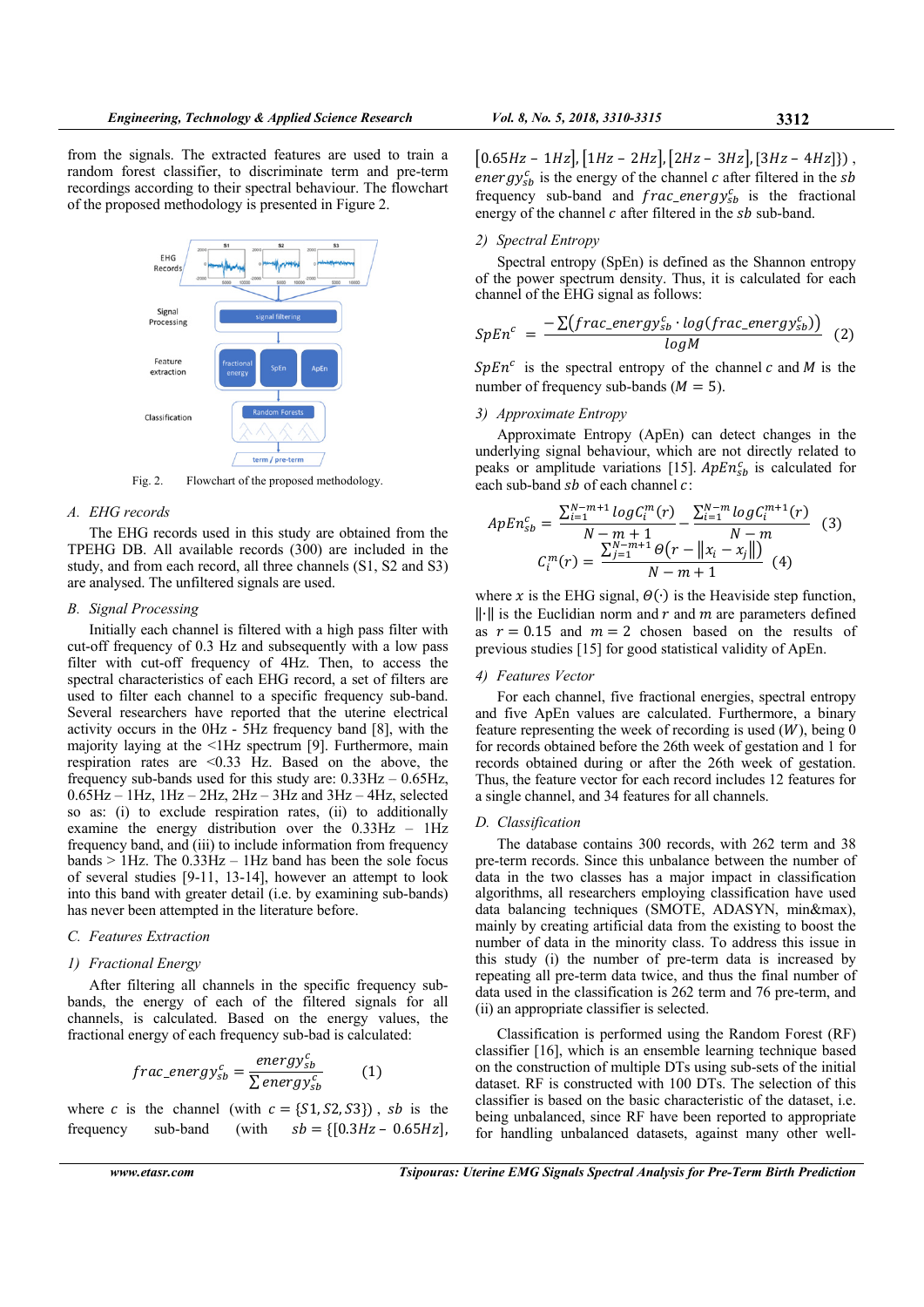known classifiers (such as neural networks) [17]. Furthermore, RF performs two feature selection steps, an initial random selection in the feature bagging step and a subsequent selection of the feature with the highest normalized information gain for each tree node, thus it can cope with the large number of extracted features (34 when all channels are used) without the need of an additional feature selection technique. The 10-fold stratified cross-validation technique has been employed in the classification process of this study. Thus, the dataset has been divided into 10 equally sized subsets, and then nine of them are used to train the classifier, and the final for test. Special care has been made so as not to have data from the same subject into both training and test phases. Thus, both records of preterm data (since each pre-term record is repeated twice), are included in the same fold.

## IV. RESULTS

In order to assess the spectral characteristics of each channel of the EHG signals, the features from each channel are initially used individually to predict the term/pre-term pregnancy outcome. The obtained results are in term of sensitivity, positive predictive value (PPV) and classification accuracy, and they are presented in Table I. Individual channel S3 obtained the best results, however the employment of features from all 3 channel has beneficial effect on the classification results.

TABLE I. RESULTS

| Channel        | <b>Class</b> | Sensitivity (%) | PPV $(\% )$ | <b>Classification</b><br>Accuracy $(\% )$ |  |
|----------------|--------------|-----------------|-------------|-------------------------------------------|--|
| S1             | Term         | 95.00%          | 98.80%      | 95.24%                                    |  |
|                | Pre-term     | 96.05%          | 84.88%      |                                           |  |
| S <sub>2</sub> | Term         | 95.04%          | 99.20%      | 95.56%                                    |  |
|                | Pre-term     | 97.37%          | 85.06%      |                                           |  |
| S <sub>3</sub> | Term         | 95.80%          | 99.21%      | 96.15%                                    |  |
|                | Pre-term     | 97.37%          | 87.06%      |                                           |  |
| all            | Term         | 98.09%          | 99.23%      | 97.93%                                    |  |
|                | Pre-term     | 97.37%          | 93.67%      |                                           |  |

#### V. DISCUSSION

In the proposed methodology for EHG analysis and term/pre-term classification, a comparison among the results obtained from the features extracted from each channel separately and their combination, is presented. The obtained results indicate that analysing features extracted from all channels (S1, S2 and S3) has a positive impact; although results for term class PPV are almost unaffected and the same applies for the pre-term class sensitivity, the sensitivity of the term class increased by more than 2%, while the PPV result for the pre-term class increased by more than 6%. The same applies for the classification accuracy results, where the value for features from all 3 channels is 97.93%, with the best obtained result for an individual channel being 96.15% (obtained for channel S3). Most of the works presented in the literature are based on the analysis of only the S3 channel [9- 11, 13], since it has been reported to be the most informative [8]. This has been confirmed with the findings of this study, since channel S3 produced the best results among individual channel analysis.

However, the employment of features from all three channels in the analysis lead to significantly more accurate prediction of pre-term births; this has not been reported in the literature before. Furthermore, the  $0.33\text{Hz}$  –  $1\text{Hz}$  frequency sub-band has been the focus of several studies [9-11, 13-14], without however attempting to examine the energy distribution within this band. Also, frequency bands  $> 1$  Hz have been excluded from these studies, although there has been evidence that they contain important information [12]. In this work the frequency sub-bands have been selected so as to lift both of these limitations by: (i) examine in greater detail the most informative sub-band (0.33Hz–1Hz), and (ii) include several frequency sub-bands  $> 1$  Hz in order to access information in higher frequencies. A comparative study of similar methods presented in the literature is presented in Table II.

All methods have been developed and tested using the same database, being the TPEHG DB, however having different classification datasets, since different data balancing techniques have been employed. Most researches employed classification techniques [9-11, 13-14] while also statistical analysis of the extracted features has also been presented. The proposed methodology compares well with other approaches presented in the literature, obtaining 97.4% sensitivity, 98.1% specificity, 93.7% PPV, 99.2% negative predictive value (NPV) and 97.9% classification accuracy. These results are the best reported so far, improving the best previously reported sensitivity [14] by 2.3% and the respective classification accuracy by 1.6%. The differences are higher with other previously reported results (up to 8.4% for sensitivity, 19.1% for specificity, 3.7% for PPV, 9.2% for NPV and 10.9% for classification accuracy). However, it should be noted that although the TPEHG DB was employed in all cases, the classification datasets significantly differ since large number of synthetic data are generated in several cases [9-14], while the size of the classification dataset also varies. The issue of balance in the dataset has been reported by all researchers employing classification techniques [9-11, 13-14], with data balancing techniques being employed in all cases. SMOTE has been employed in several works [9- 10, 12-13] to generate additional pre-term data; 262 pre-term cases are generated from the 38 already available. Min&max was employed in [12] to produce 262 pre-term records, while in [14] ADASYN was applied to increase the number of preterm signals from 38 to 244. In both cases, the number of generated data is many times larger than the number of existing data (for the pre-term class), thus significantly disturbing the term/pre-term ratio in the initial dataset, which is 12.67% preterm and 87.33% term, closely related to the actual reported percentage [1]. Furthermore, the obtained results regarding the pre-term class are mainly (or solely) based in synthetic data.

In this study, no synthetic data are generated or employed in the classification. Instead, to address the unbalanced dataset issue, all pre-term data are included twice in the dataset (resulting to 76 pre-term records). Thus, there are no artificial generated data and the obtained results concern only real cases. Also, the term/pre-term ratio has been kept to values close to the actual recorded ratio (22.48% pre-term and 77.51% term records in the classification dataset). Furthermore, the folds selection has been made so as this repetition not to disturb the validation procedure by having the same record into both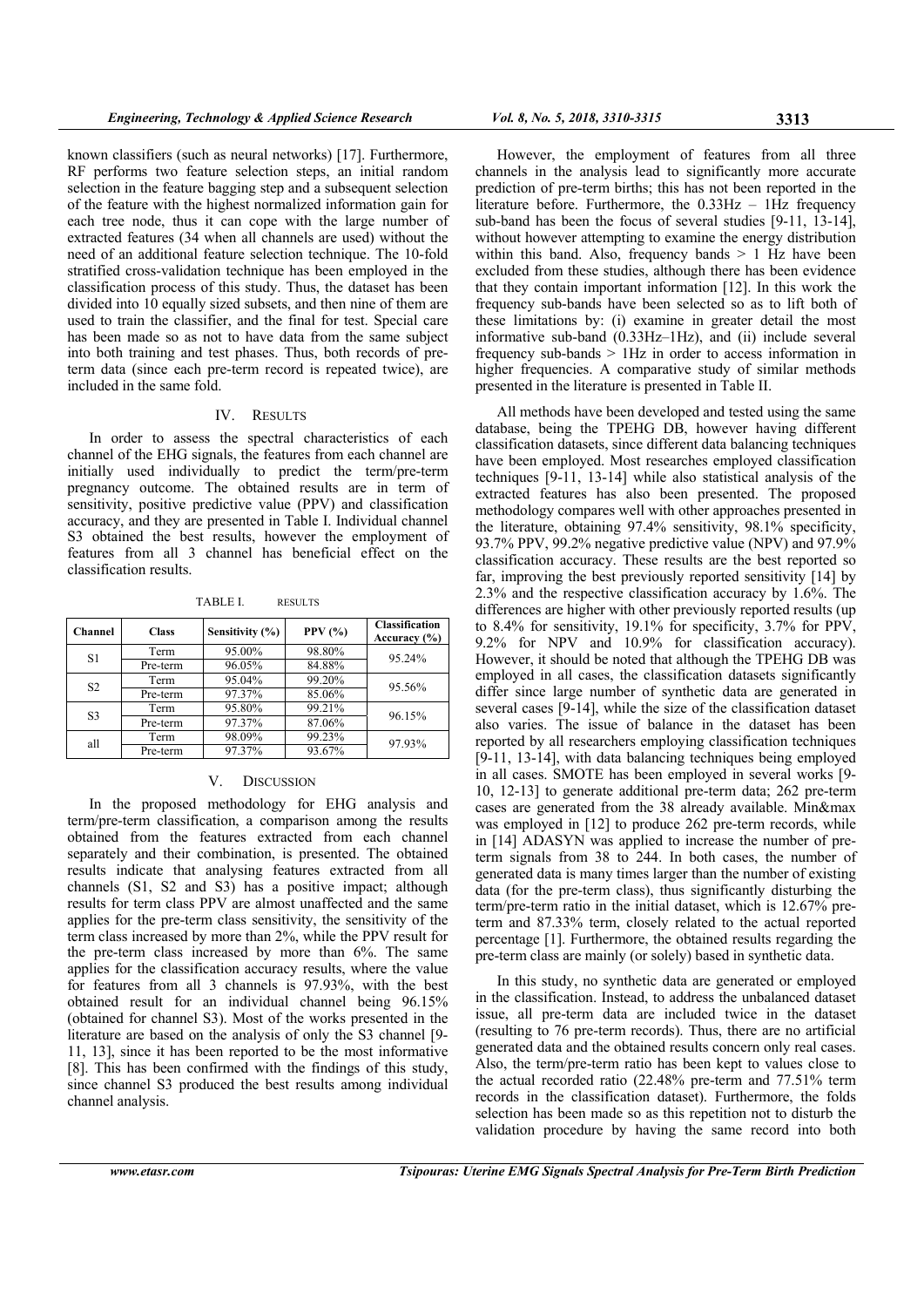## training and test phases; each pair of repeated pre-term data is included in a single fold.

## TABLE II. COMPARATIVE STUDY OF METHODS PRESENTED IN THE LITERATURE, USING THE TPEHG DB

| Reference  | Channel/<br>frequency                                 | <b>Analysis/Features</b>                                                                                                                                                                                                                                                                 | <b>Analysis/Classification</b>                                                                                                                                                                                                                      | <b>Data Balancing</b>                                             | <b>Results</b><br><b>Validation</b>                                      | <b>Results</b>                                                                          |
|------------|-------------------------------------------------------|------------------------------------------------------------------------------------------------------------------------------------------------------------------------------------------------------------------------------------------------------------------------------------------|-----------------------------------------------------------------------------------------------------------------------------------------------------------------------------------------------------------------------------------------------------|-------------------------------------------------------------------|--------------------------------------------------------------------------|-----------------------------------------------------------------------------------------|
| [8]        | All/<br>$0.08 - 4Hz$<br>$0.3 - 4Hz$ ,<br>$0.3 - 3$ Hz | Linear and non-linear/<br>root mean square, median<br>frequency of the signal power<br>spectrum, autocorrelation zero-<br>crossing, maximal Lyapunov<br>exponent, correlation<br>dimension and sample entropy.                                                                           | Student's t-test                                                                                                                                                                                                                                    |                                                                   |                                                                          |                                                                                         |
| [9]        | Ch.3/<br>$0.34 - 1$ Hz                                | Root mean square, median<br>frequency, peak frequency, sample<br>entropy                                                                                                                                                                                                                 | 9 classifiers/<br>LDA, QDA, uncorrelated<br>normal density, polynomial,<br>logistic, kNN, DT, Parzen,<br><b>SVM</b>                                                                                                                                 | <b>SMOTE</b><br>(generated 262)<br>pre-term records)              | <b>MCCV</b><br>(80% holdout,<br>100 iterations)<br>5-fold CV             | Sensitivity: 96.7%<br>Specificity: 90.0%                                                |
| [10]       | Ch.3/<br>$0.34 - 1$ Hz                                | Root mean square, median<br>frequency, peak frequency, sample<br>entropy                                                                                                                                                                                                                 | 6 NN classifiers/<br>backpropagation feed-<br>forward NN, Levenberg-<br>marquardt feed-forward NN,<br>automatic NN, radial basis<br>function NN, random NN,<br>perceptron linear classifier                                                         | <b>SMOTE</b><br>(generated 262)<br>pre-term records)              | <b>MCCV</b><br>(80% holdout,<br>30 iterations)<br>5-fold CV              | Sensitivity: 96.1%<br>Specificity: 91.9%                                                |
| $[11]$     | Ch. 3/<br>$0.34 - 1$ Hz                               | Root mean square, median<br>frequency, peak frequency, sample<br>entropy                                                                                                                                                                                                                 | 7 classifiers/<br>SONIA network. MLP,<br>Fuzzy-SONIA, kNN,<br>Dynamic Self-<br>organising Multilayer<br>network, decision tree, SVM                                                                                                                 | Min & Max<br>(produce 262 pre-<br>term records)                   | Training: 60%,<br>Validation:<br>25%, Testing:<br>15%<br>(30 iterations) | Sensitivity: 89%<br>Specificity: 91%<br>PPV: 90%<br><b>NPV: 90%</b><br>Accuracy: 90%    |
| $[12]$     | All /<br>$0.34 - 1$ Hz<br>$0.3 - 4$ Hz                | AAR/ median frequency, sample<br>entropy, clinical information (age,<br>parity, abortions, weight,<br>hypertension, diabetes, placental<br>position, bleeding in the first and<br>second trimester, funnelling,<br>smoking)                                                              | 5 classifiers/<br>kNN, LDA, QDA,<br>SVM and DT                                                                                                                                                                                                      | <b>SMOTE</b>                                                      |                                                                          | Sensitivity: 96%<br>Specificity: 79%<br>Accuracy: 87%                                   |
| $[13]$     | Ch. 3/<br>$0.34-1Hz$                                  | Integrated EMG, mean absolute<br>value, simple square integral value,<br>wavelet length, log detector, root<br>mean square value, variance,<br>difference absolute standard<br>deviation value, maximum fractal<br>length, average amplitude change,<br>peak frequency, median frequency | 7 NN classifiers/<br>back-propagation feed-<br>forward NN, Levenberg-<br>Marquardt feed-forward NN,<br>perceptron linear classifier,<br>radial basis function NN.<br>random NN, voted<br>perceptron, discriminative<br>restricted Boltzmann machine | <b>SMOTE</b><br>(generated 262<br>pre-term records)               | <b>MCCV</b><br>(80% holdout,<br>30 iterations)<br>5-fold CV              | Sensitivity: 91%,<br>Specificity: 84%                                                   |
| $[14]$     | Ch.3/<br>$0.3 - 1$ Hz                                 | EMD (11 levels) $&$ WPD (6 levels) /<br>fractal Dimension, fuzzy entropy,<br>interquartile range, mean absolute<br>deviation, mean energy, mean<br>Teager-Kaiser Energy, sample<br>entropy, standard deviation                                                                           | 6 classifiers/<br>linear discriminant<br>analysis, quadratic<br>discriminant analysis,<br>decision tree, kNN, radial<br>basis functions, SVM                                                                                                        | <b>ADASYN</b><br>(increase pre-term<br>signals from 38 to<br>244) | 5-fold and 10-<br>fold CV                                                | Sensitivity: 95.1%<br>Specificity: 97.3%<br>Accuracy: 96.3%                             |
| this study | All /<br>$0.33 - 5$ Hz                                | Fractional energies, SpEn, ApEn                                                                                                                                                                                                                                                          | <b>Random Forests</b>                                                                                                                                                                                                                               | Resampling<br>(increase pre-term<br>signals from 38 to<br>76)     | 10-fold CV                                                               | Sensitivity: 97.4%<br>Specificity: 98.1%<br>PPV: 93.7%<br>NPV: 99.2%<br>Accuracy: 97.9% |

Most of the studies presented in the literature experimented with several classification algorithms to identify the most appropriate. In this study RF classifier has been selected, since it has been reported to be able to deal with unbalanced datasets [17]. To validate this selection, several well-known classifiers are additionally tested, including kNN, neural networks, SVM, NNs and deep NNs. All alternative classification algorithms presented significantly lower results, with the neural approaches (both classical and deep) constantly classifying samples biased to the larger (term) class.

# VI. CONCLUSIONS

A methodology for premature birth prediction, based on EHG analysis, is presented in this work. The methodology has been evaluated using a publicly available database, and the obtained results indicate its ability for accurate pre-term labour prediction. The results clearly demonstrate that using